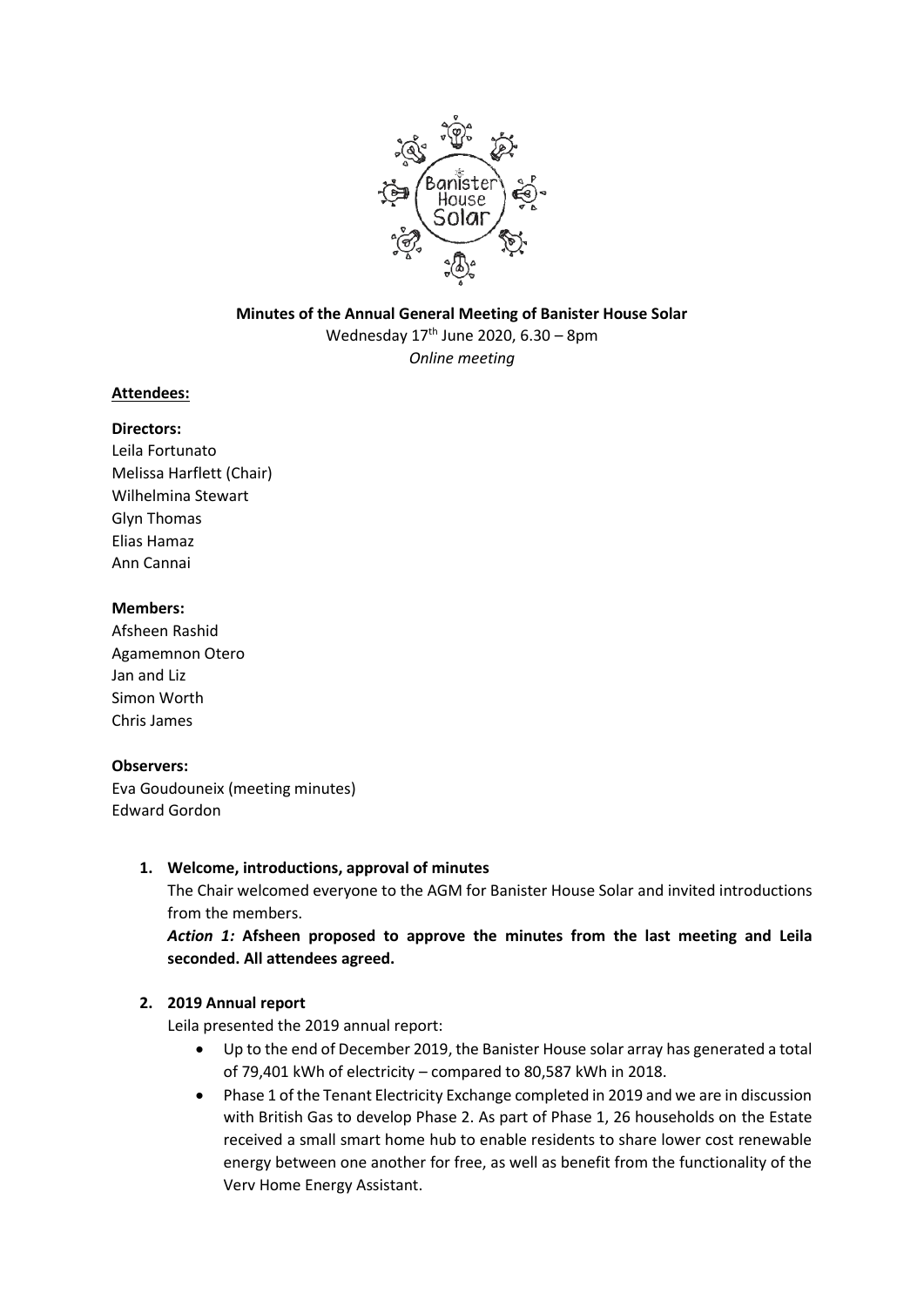- During 2019, our Directors Leila and Wilhelmina continue to showcase the work of the co-op speaking at external stakeholder events. Glyn has also been representing the co-op at the Community Energy London meetings.
- The financial accounts show that a surplus of £8,267 was generated for the year. It is proposed that an interest rate of 4% (£5,930) is paid on the share capital of £148,250. For the year £1,151 is set aside for the Community Fund, which stands at the end of 2019 at £4,728.

Glyn recommends the meetings of Community Energy London at City Hall. Afsheen said we could circulate these meetings in our newsletter. Jan asked if we had results of the Exchange trial. Afsheen answered that no data had been communicated yet. Repowering is having discussions with the existing supplier to figure out what the trial would look like 'in real life' in the regulatory context. Phase 1 of the trial was a purely technical exercise to assess householder demand and how it would match with the solar generation – no behavioural/motivational dimension yet.

# *Action 2:* **Afsheen to update on the Tenant Electricity Exchange results when they become available.**

## *Action 3:* **Leila proposed to approve the Annual report and Afsheen seconded. All attendees agreed.**

## **3. Financial report**

Melissa presented the report. Fixed assets only include the solar panels, the ownership of the batteries have not been transferred to Banister House Solar and is owned by the trial funders. The income from the sale of electricity to the Council depends on their electricity tariff that is being checked on a yearly basis. We sell them the electricity at a 10% discount.

- Afsheen proposed the approval of the accounts and that: • £1151 will be set aside to the Community Fund
	- An interest rate of 4% will be paid on the share capital

*Action 4:* **All attendees agreed with the above proposal.** 

## **4. Appointment of an external auditor**

# *Action 5:* **Afsheen proposed not to appoint an external auditor and Glyn seconded. All attendees agreed.**

## **5. Discussion on Community Fund**

Melissa and Leila made several suggestions on how the Community Fund could be spent. Melissa:

- Help young people on the estate and Community Garden on the estate who are looking for a new shed and a strimmer.

- The Kenton pub is looking to do a hot meals service and has opened a crowdfunder. There is also a restaurant on Dalston Lane called Angelina Leila:

- Hackney Quest, a youth group doing food deliveries to local people and getting some teenagers to come and help

- East London Rape Crisis NIA/women's Aid

Afsheen suggested the following process: putting aside £2500 from the Community Fund -so that there is some money aside to support fuel poverty projects in the Winter- and allocate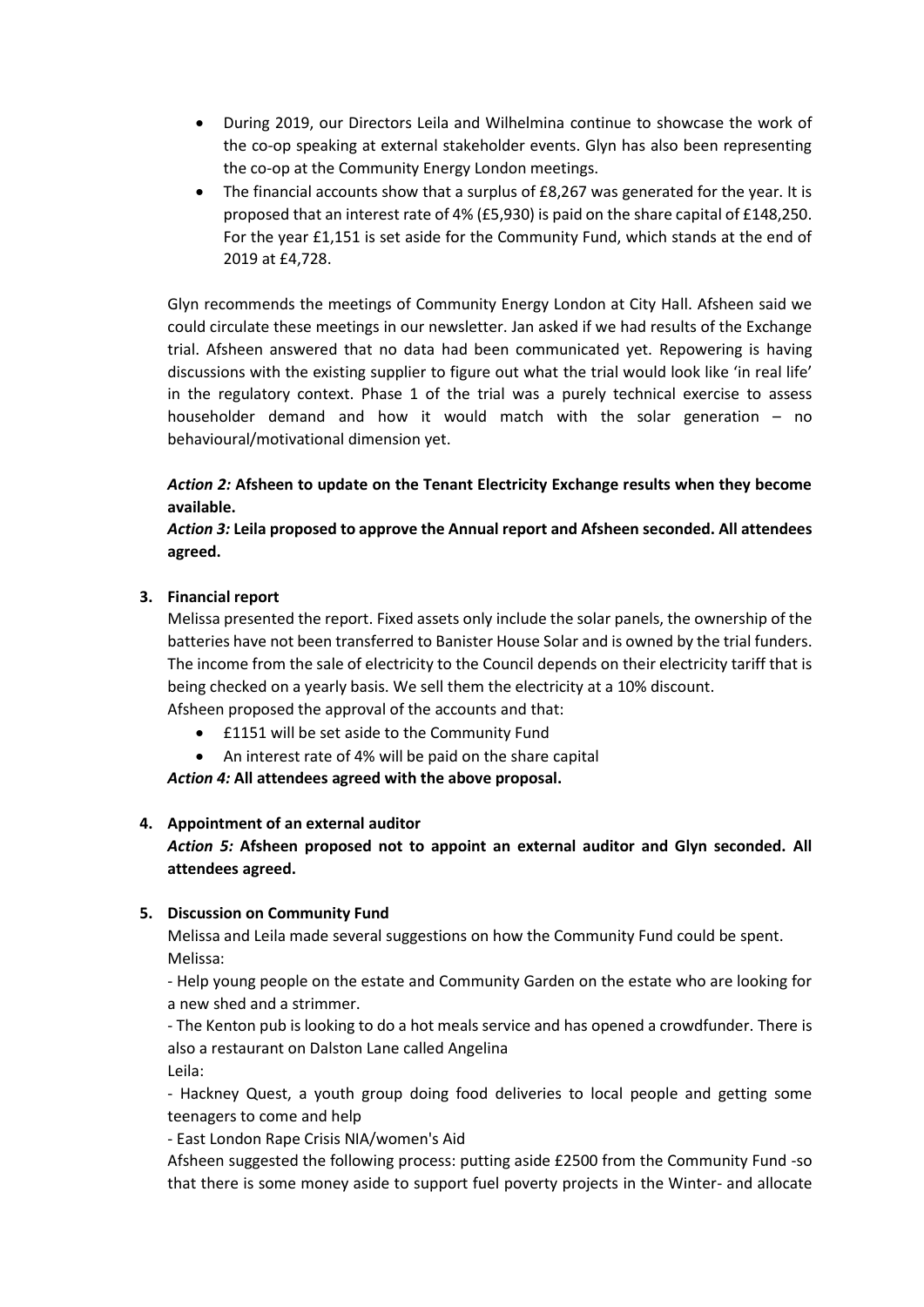£500 to 5 Community Groups. BHS members need to encourage organisations to submit Expressions of Interest for the group to consider and assess against certain criteria (local organisation, prioritized causes: domestic violence, hot meals, fuel poverty).

*Action 6***: Glyn proposed to start by spending £2500 (half of the Community Fund) so that we have provisions for after COVID-19. All attendees agreed.**

Agamemnon proposed to focus on the estate to spend the Community Fund.

- Young people who are looking for opportunities and need support.

- The estate gardens to grow food.

Agamemnon has done CV and interview training on Zoom for other programmes and it worked well. Leila mentioned that young people can feel a bit delusional after having been locked in all this time. It could be good to find something to keep them meaningfully busy over the summer months but also longer term.

Ann explained the overs 50's club has been dismantled has she is no longer living on the estate.

*Action 7***: Ann will think about other projects that need help and support close to Banister House and get back to other members.** 

Jan pointed out that Hackney Council has launched an apprenticeship scheme in Hackney that we could try and promote to young people on the estate. Afsheen explained that it has been hard to get young people at previous events, so it is a matter of finding where to promote efficiently.

#### *Action 8:* **Leila will set up the Instagram page so BHS can reach out to a wider audience.**

Melissa proposed that we develop LinkedIn training alongside CV and interview training. We could also widen up the scope as people will have been made redundant because of COVID. Leila suggested to create a gardening club for children at the Community Garden. Glyn suggested that our priorities should be providing food for people who need and opportunities for work. Melissa added domestic violence.

#### **3 priorities have come out of the conversation:**

- **- food for people in need**
- **- opportunities to enter the labour market or get back to employment**
- **- domestic violence.**

#### *Action 8:* **everyone to think about who can provide employment training in Hackney.**

Agamemnon pointed out that Banister as an established Society can seek for match funding. He can help the group to seek for match funders.

#### **6. Election of Directors**

Leila and Wilhelmina stood down as part of the rotation cycle and also put their names forward for nomination.

*Action 9:* **Afsheen proposed that Leila is elected as a director again and Melissa seconds it. Leila is re-elected as Director of Banister House Solar.** 

*Action 10:* **Melissa proposed that Wilhelmina is elected as a director and Glyn and Elias approved. Wilhelmina is re-elected as Director of Banister House Solar.**

Due to Ben's absence it was agreed that Ben would no longer be a Director.